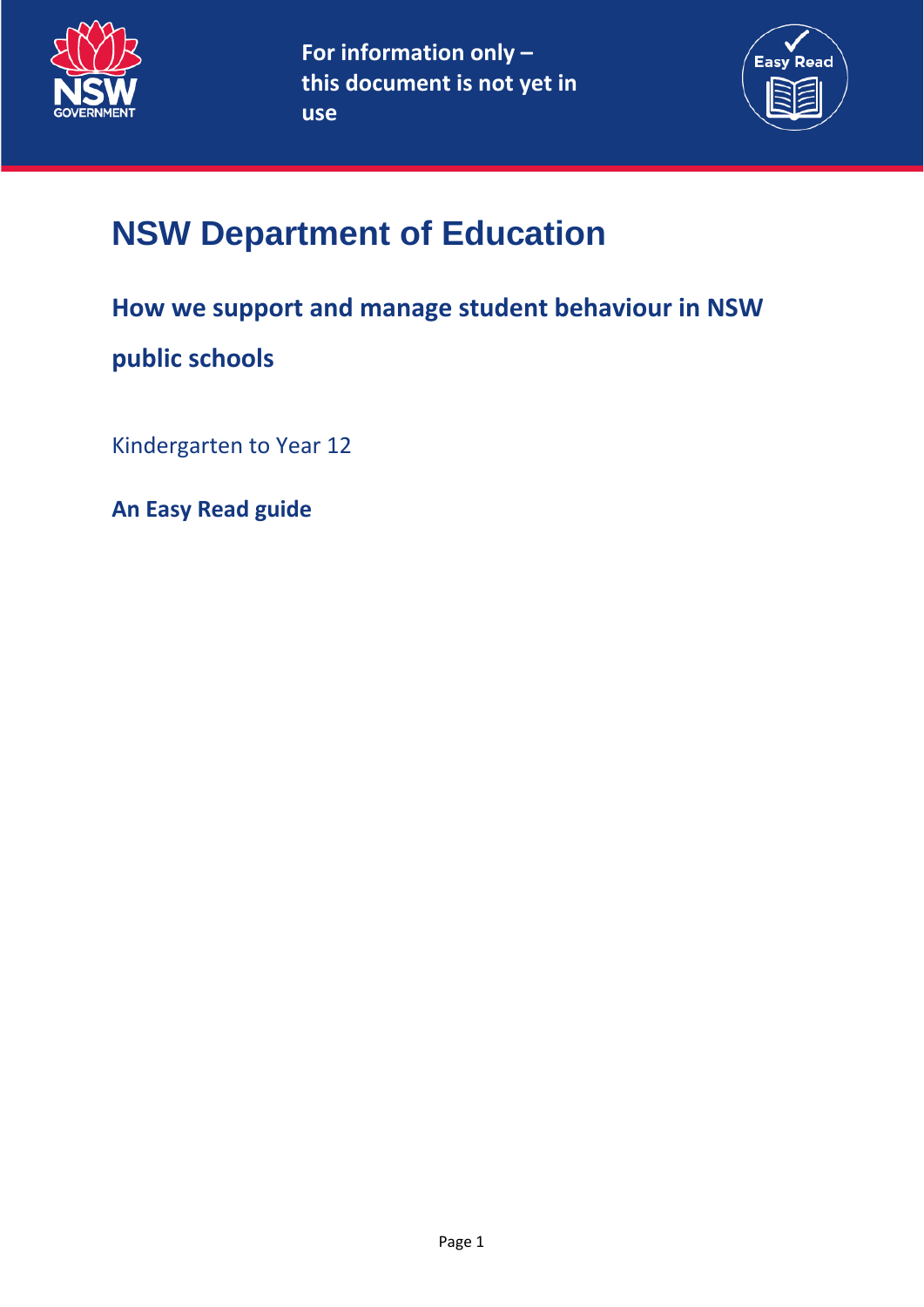

# **For information only – this document is not yet in**

**use**



## **How to use this guide**



The NSW Government Department of Education wrote this guide.

When you see the word 'we', it means the Department of Education.



We have written this guide in an easy to read way.

We use pictures to explain some ideas.



We have written some words in bold.

This means the letters are thicker and darker.



We explain what these words mean.

There is a list of these words on page xx.



This Easy Read guide is a summary of another guide. This means it only includes the most important ideas.



You can find the other guide on our website at www…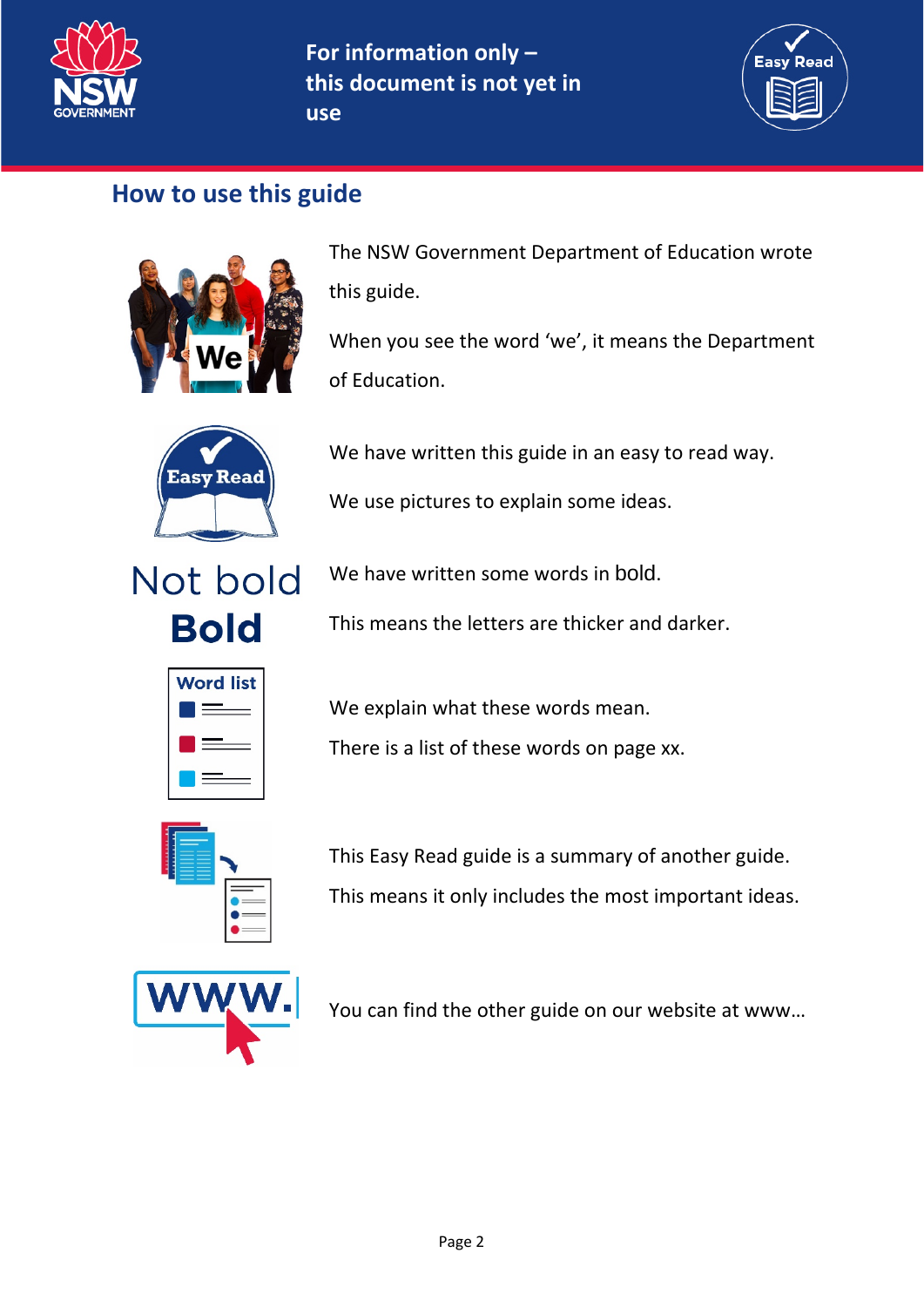

# **For information only – this document is not yet in**

**use**





You can ask for help to read this guide.

A friend, family member or support person may be able to help you.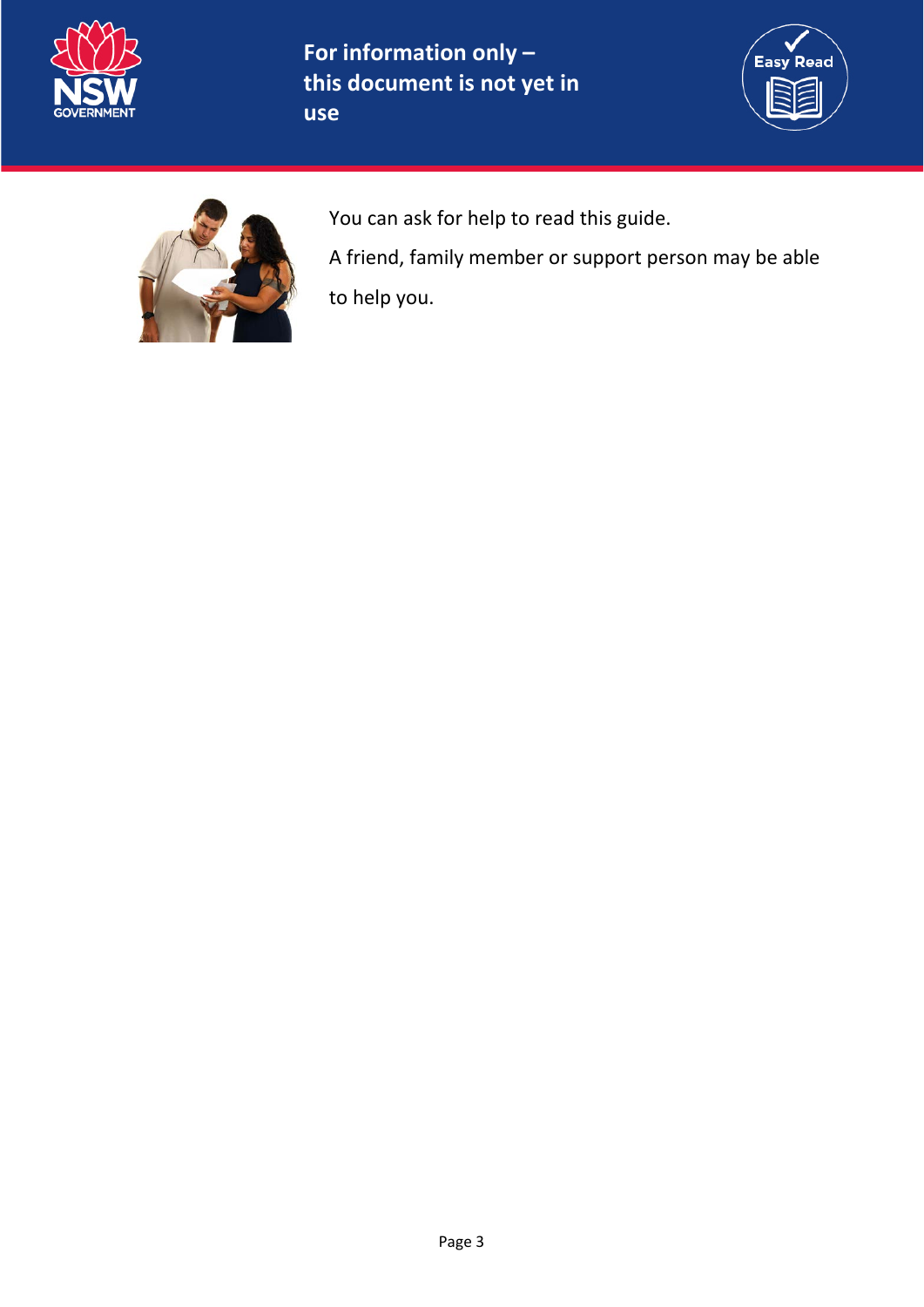

**For information only – this document is not yet in use**



# **What's in this guide?**

| What is this guide about?                      | 5              |
|------------------------------------------------|----------------|
| Planning how to manage student behaviour       | $\overline{7}$ |
| Information and records                        | 8              |
| Inclusive schools                              | 8              |
| Being fair                                     | 9              |
| Supporting students to behave in positive ways | 11             |
| Suspension                                     | 12             |
| Expulsion                                      | 17             |
| Appeals                                        | 21             |
| Reporting unsafe behaviours                    | 23             |
| Word list                                      | 24             |
| Contact us                                     | 26             |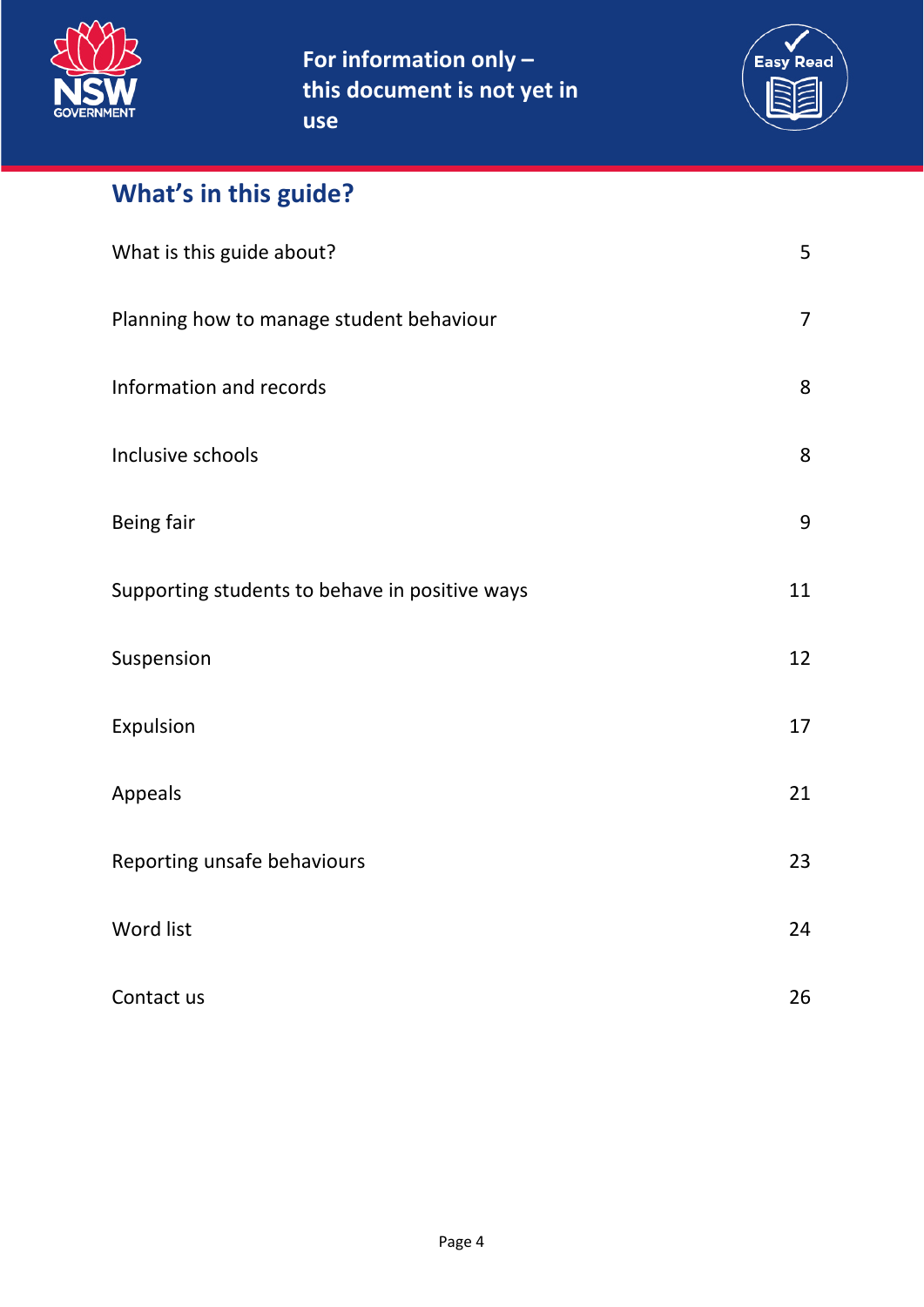



## <span id="page-4-0"></span>**What is this guide about?**

We want to make NSW public schools good and inclusive places for students to learn.

We want our public schools to be places where all students can learn:

- new skills
- how to behave in positive ways.

We also want students to learn how to connect with others.

We want to support students to behave in positive ways. The way we support students will depend on what their needs are.

We also want students to learn how to connect with others.

Behaviours of concern are things someone does that might put:

- themselves in danger
- other people in danger.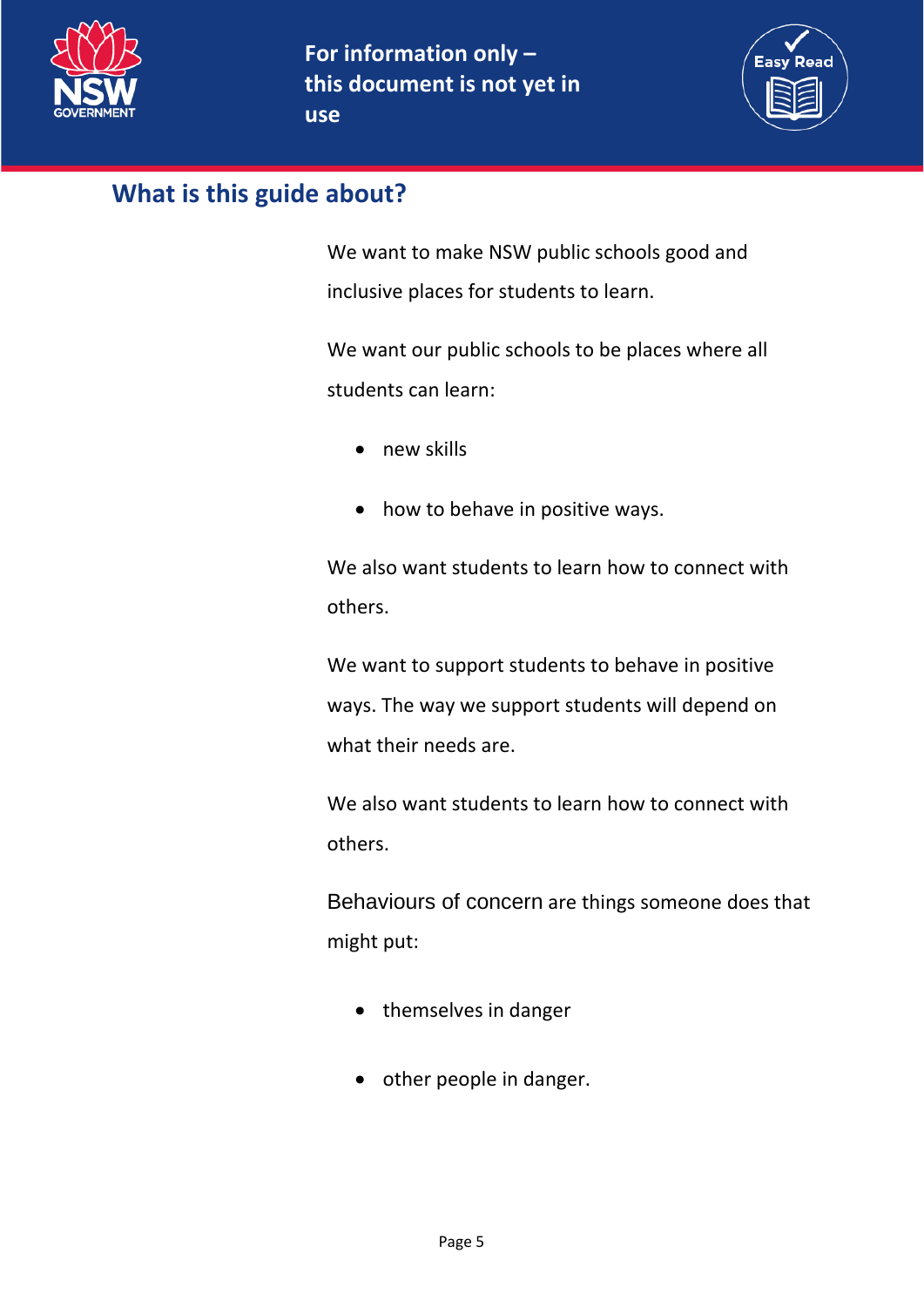



We wrote this guide to help NSW public schools support their students to behave in positive ways and manage student behaviour.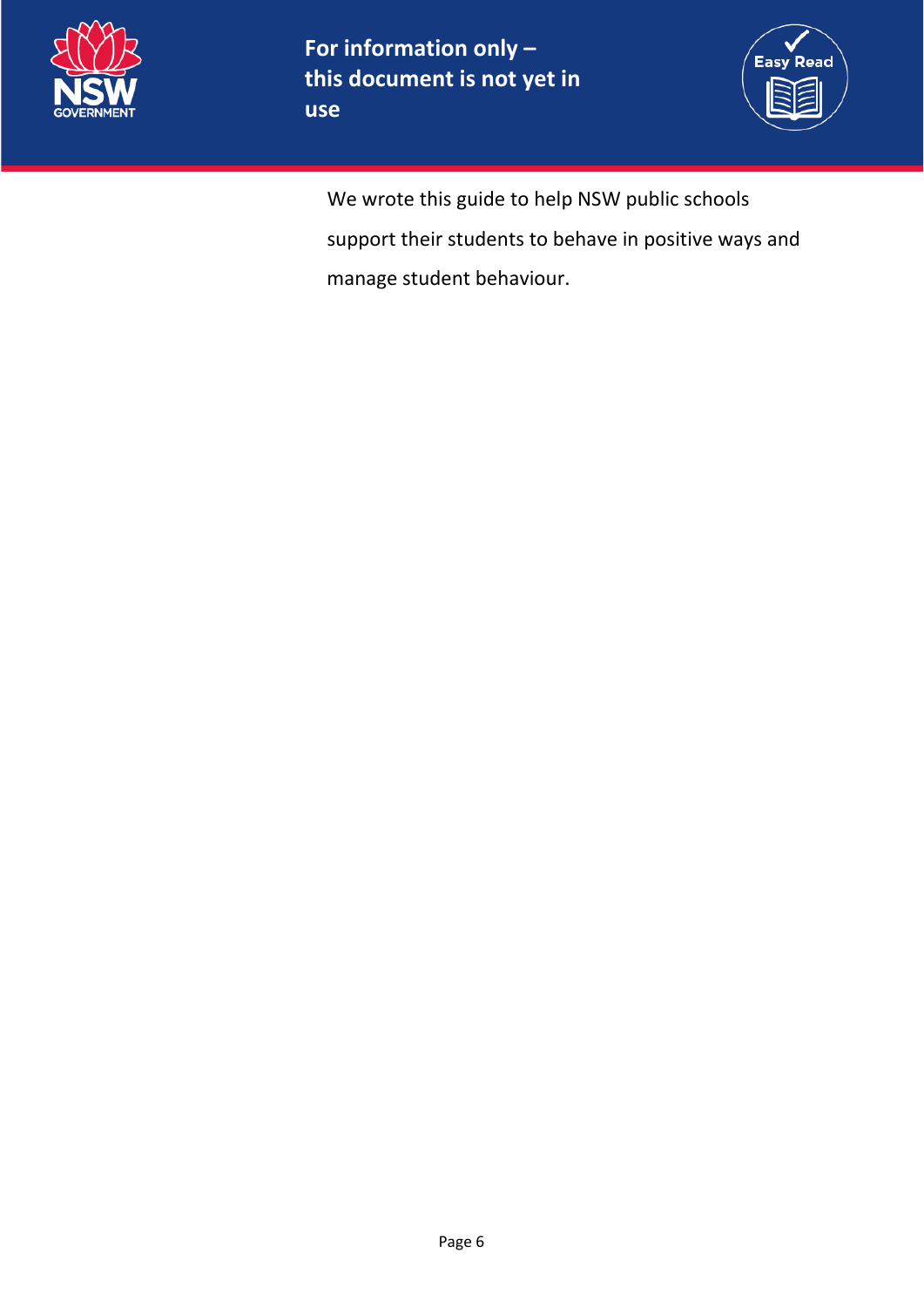



## <span id="page-6-0"></span>**Planning how to manage student behaviour**

All public schools in NSW must plan how they will support and manage student behaviour at school.

We call this a School Behaviour Support and Management Plan.

In this guide we just call it a Plan.

The Plan must:

- support all students
- talk about how students should behave
- be inclusive
- include evidence-based practices
- include the school community's views
- include the school's anti-bullying plan.

Evidence-based practices are different ways to support students that:

- we have read about in research
- work well
- follow a set of rules.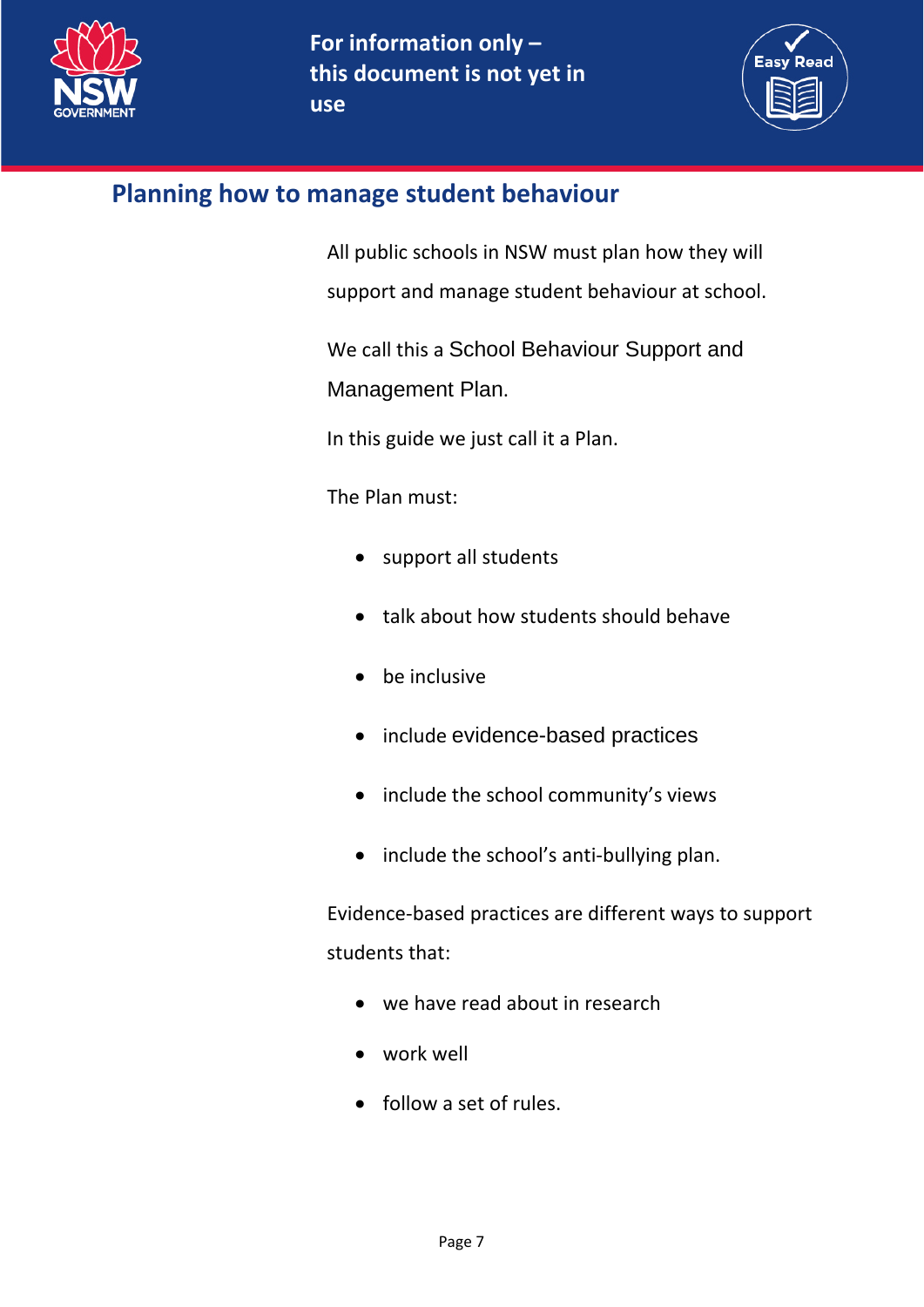



The whole school community should take part in making the Plan.

# <span id="page-7-0"></span>**Information and records**

NSW public schools should follow rules to collect and keep information about student behaviour.

# <span id="page-7-1"></span>**Inclusive schools**

Rights are things everyone should have.

Every student has the right to:

- go to school
- learn.

All staff at NSW public schools should understand:

- what a student needs
- how to support them.

NSW public schools must follow laws about being inclusive.

When something is inclusive, everyone can take part.

NSW public schools must also follow laws about supporting students: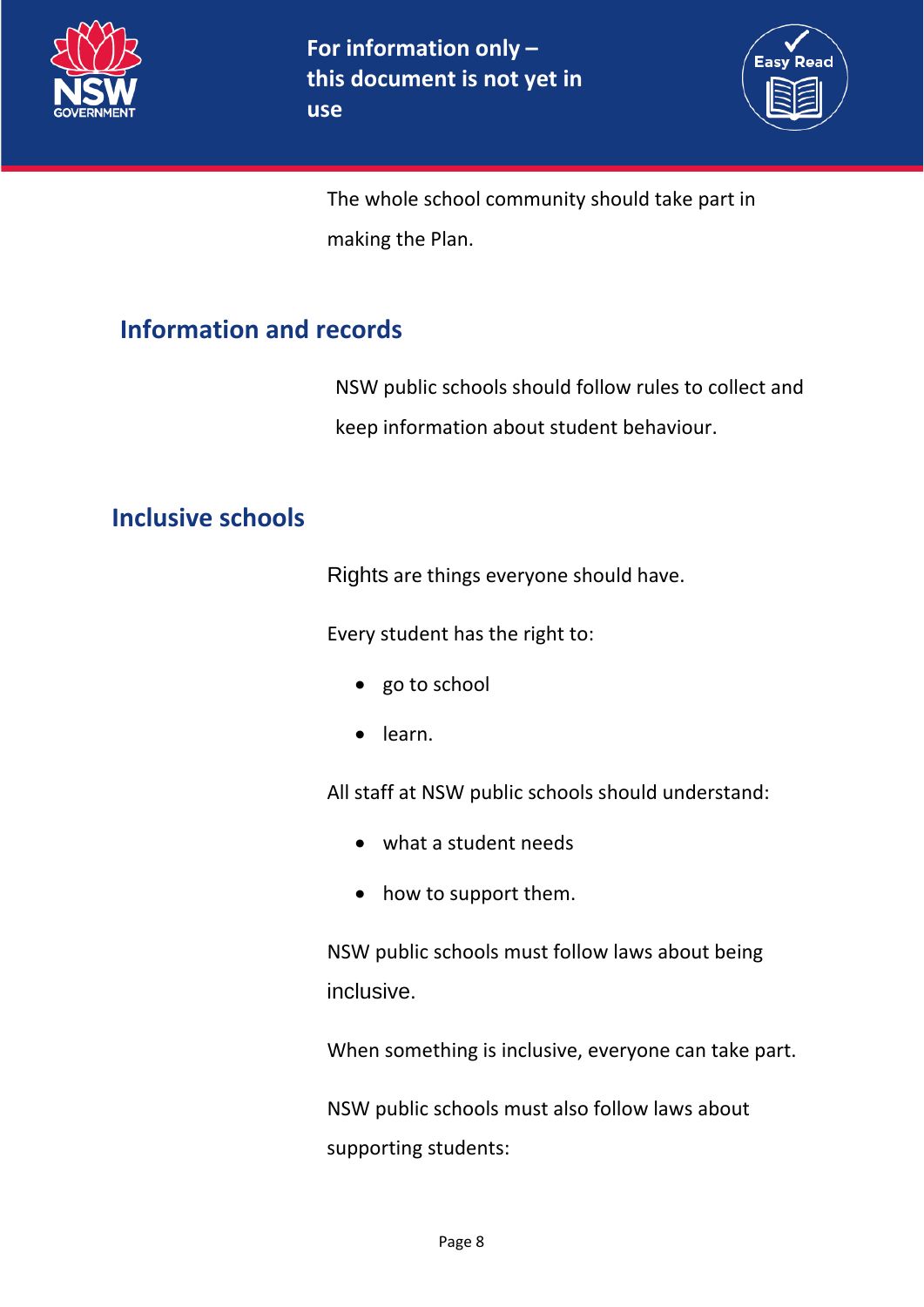



- with disability
- from different backgrounds
- with different beliefs
- of any gender or sex
- who live far from cities and towns.

## <span id="page-8-0"></span>**Being fair**

NSW public schools must follow a list of rules about making fair decisions.

NSW public schools must be clear about:

- decisions they make
- how they will fix problems.

All students, parents and carers have the right to:

- a fair decision
- be told about a decision about them
- know why something is happening
- talk about their views.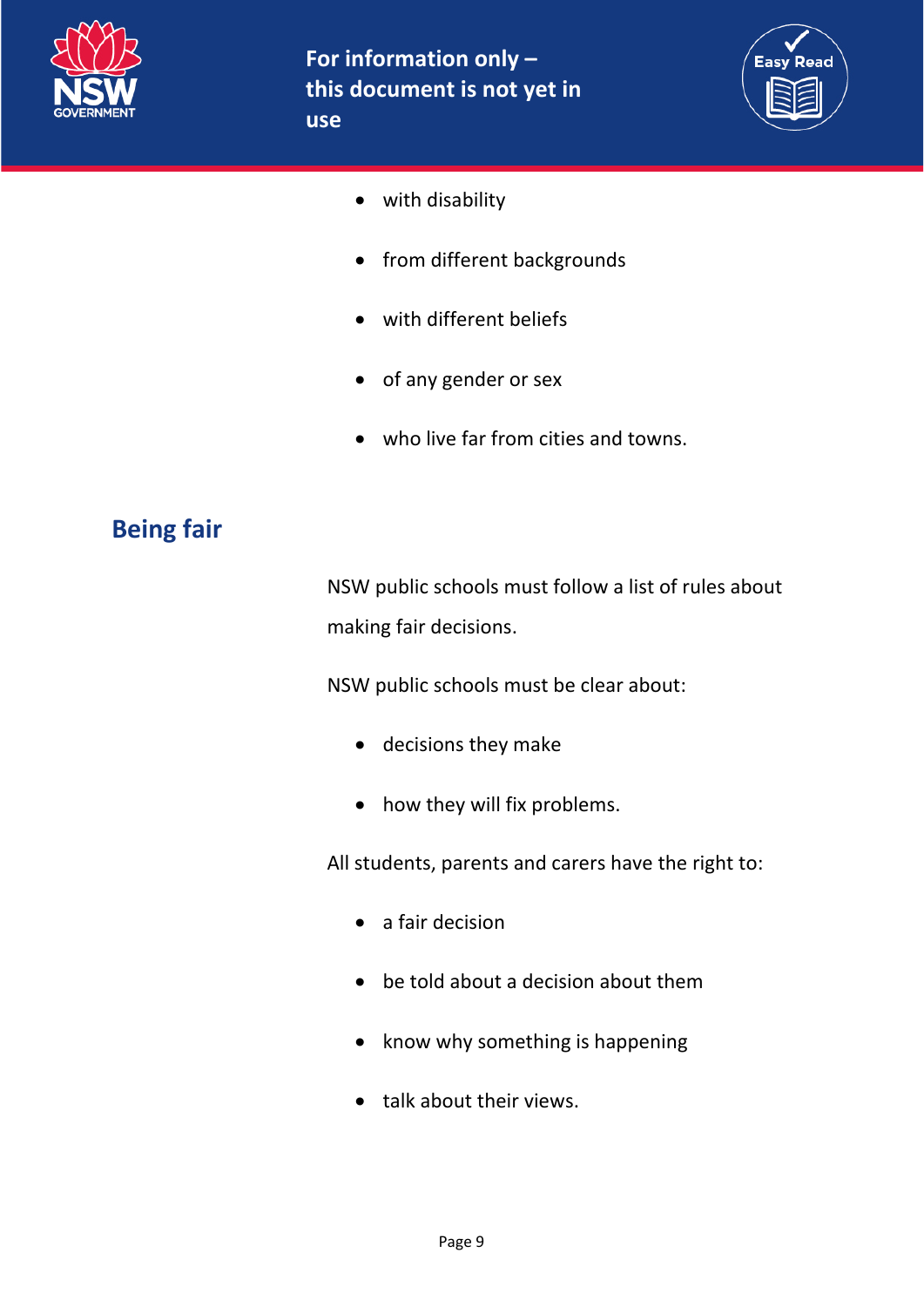



NSW public schools must also give people a chance to appeal a decision they make.

An appeal is when someone asks for a decision to be looked at again.

This happens when the person isn't happy with the decision that was made.

When a decision is looked at again, we check to see:

- if everything was looked at fairly
- if everyone had a fair chance to share information
- what needs to be better
- what the best decision should be.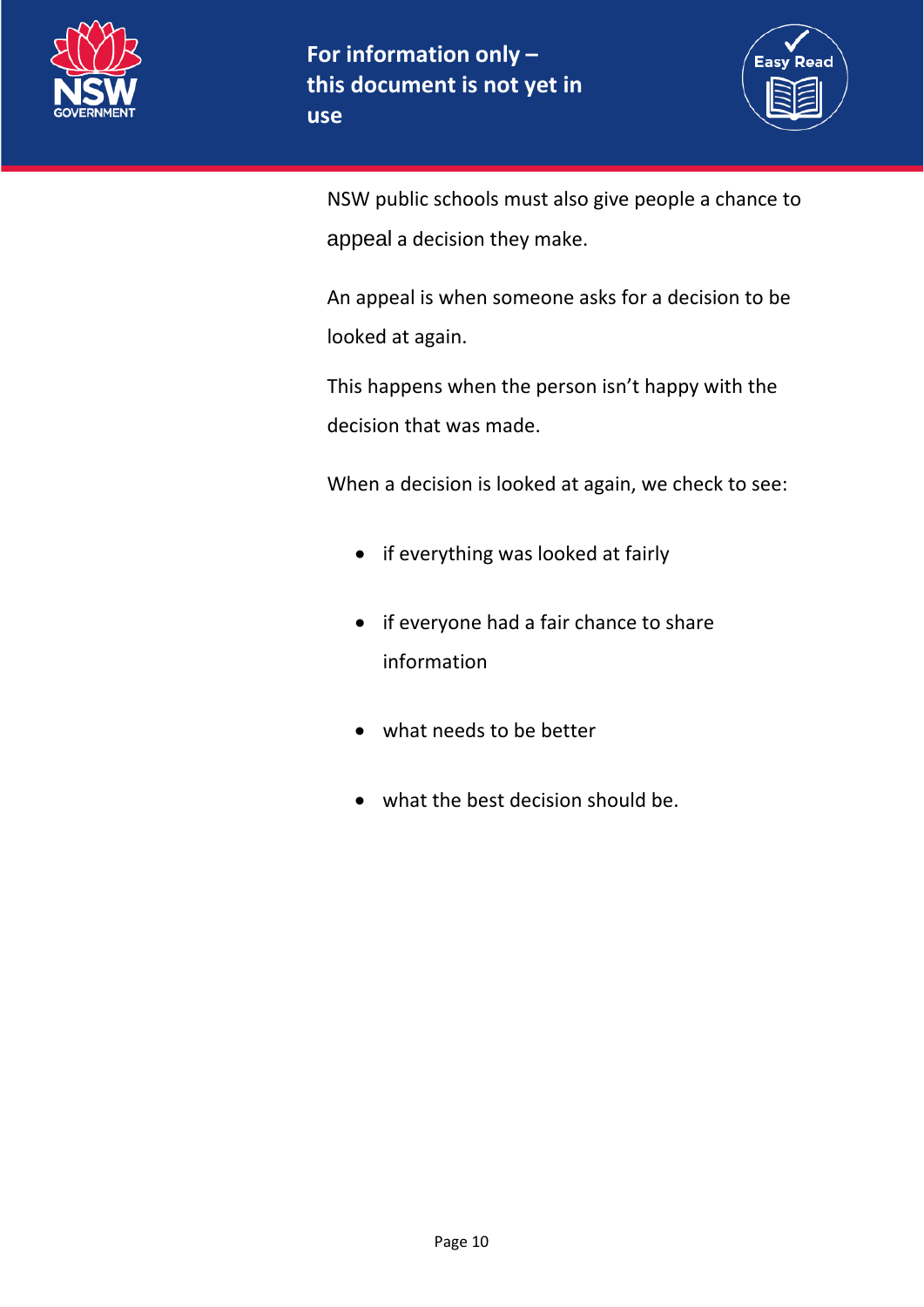



## <span id="page-10-0"></span>**Supporting students to behave in positive ways**

NSW public schools should teach positive behaviour and support student behaviour:

- at different times
- in different places
- with different people.

NSW public schools should support students if they are new to school or move to a different school.

All school staff will:

- support students to behave in positive ways
- clearly teach positive behaviour for students
- use evidence-based practices to learn how to manage student behaviour.

## **What if a student shows behaviours of concern?**

NSW public school staff must follow the Plan when supporting students who show behaviours of concern.

The Plan should tell NSW public school staff how to help students with all kinds of needs.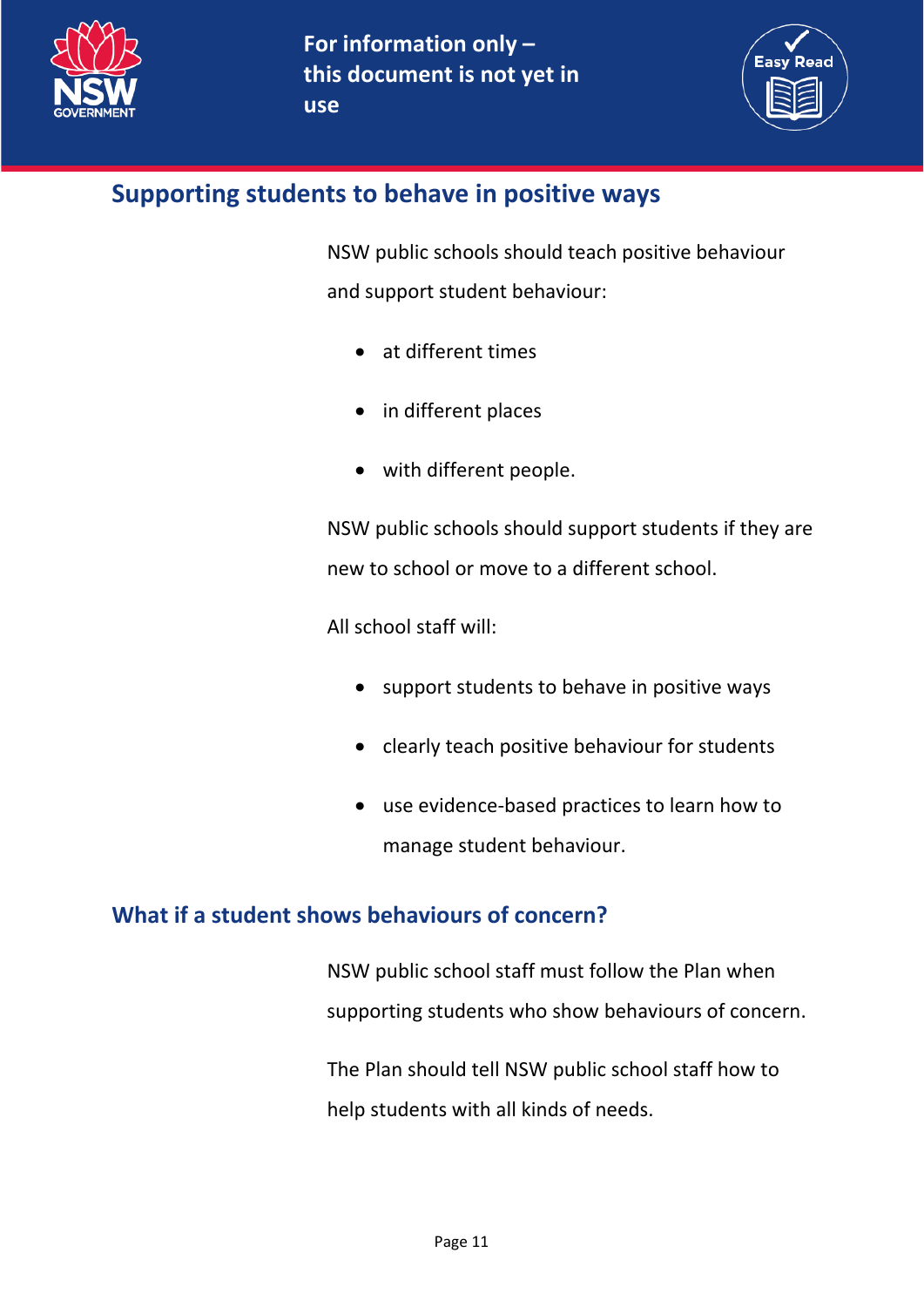

**use**



## <span id="page-11-0"></span>**Suspension**

Suspension is when the school asks

a child not to attend school for a set period of time.

We say they have been suspended.

## **When can principals use suspension?**

Principals may suspend a student when they have already tried to manage that student's behaviours of concern in other ways.

Principals must think about why they want to suspend the student.

They need to think about:

- the behaviour of concern
- what the student needs
- the student's background.

If a principal thinks suspending a student is the best way to manage their behaviour, they must also think about how:

- it will affect the student
- long it will be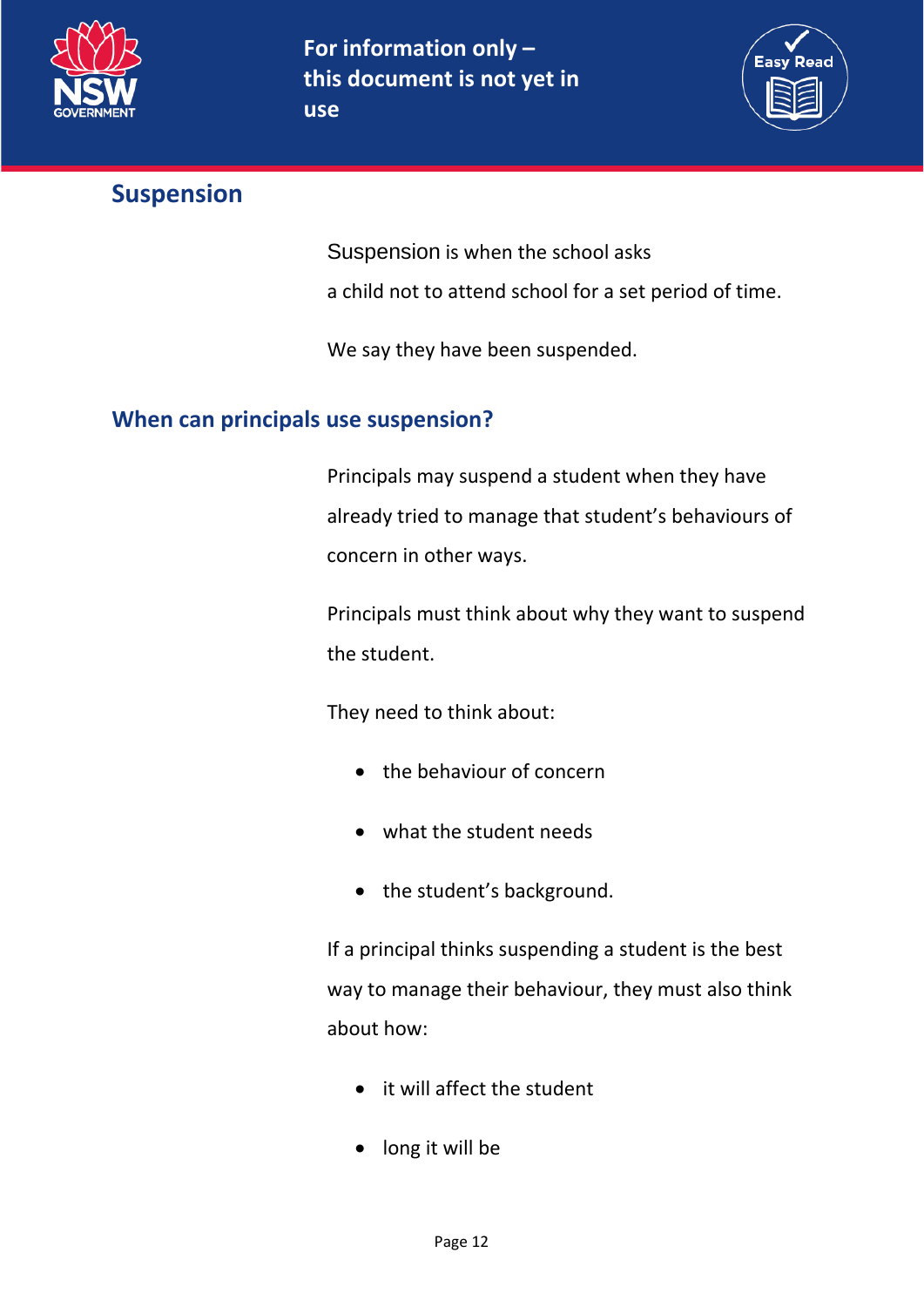



• the student will keep learning.

Principals can only suspend a student if they think a student's behaviour of concern:

- harmed a person
- put a person in danger.

#### **Telling a student they might be suspended**

Principals should provide a student and their parents or carers with a formal caution to suspend before they suspend a student.

A formal caution tells a student that their behaviour is putting themselves or other people in danger.

When a principal gives a formal caution to a student they will also think about how to support student to behave in positive ways.

#### **How long can a suspension be?**

Students in Kindergarten to Year 2 can be suspended for up to 5 school days.

Students in Year 3 to Year 12 can be suspended for up to 10 school days.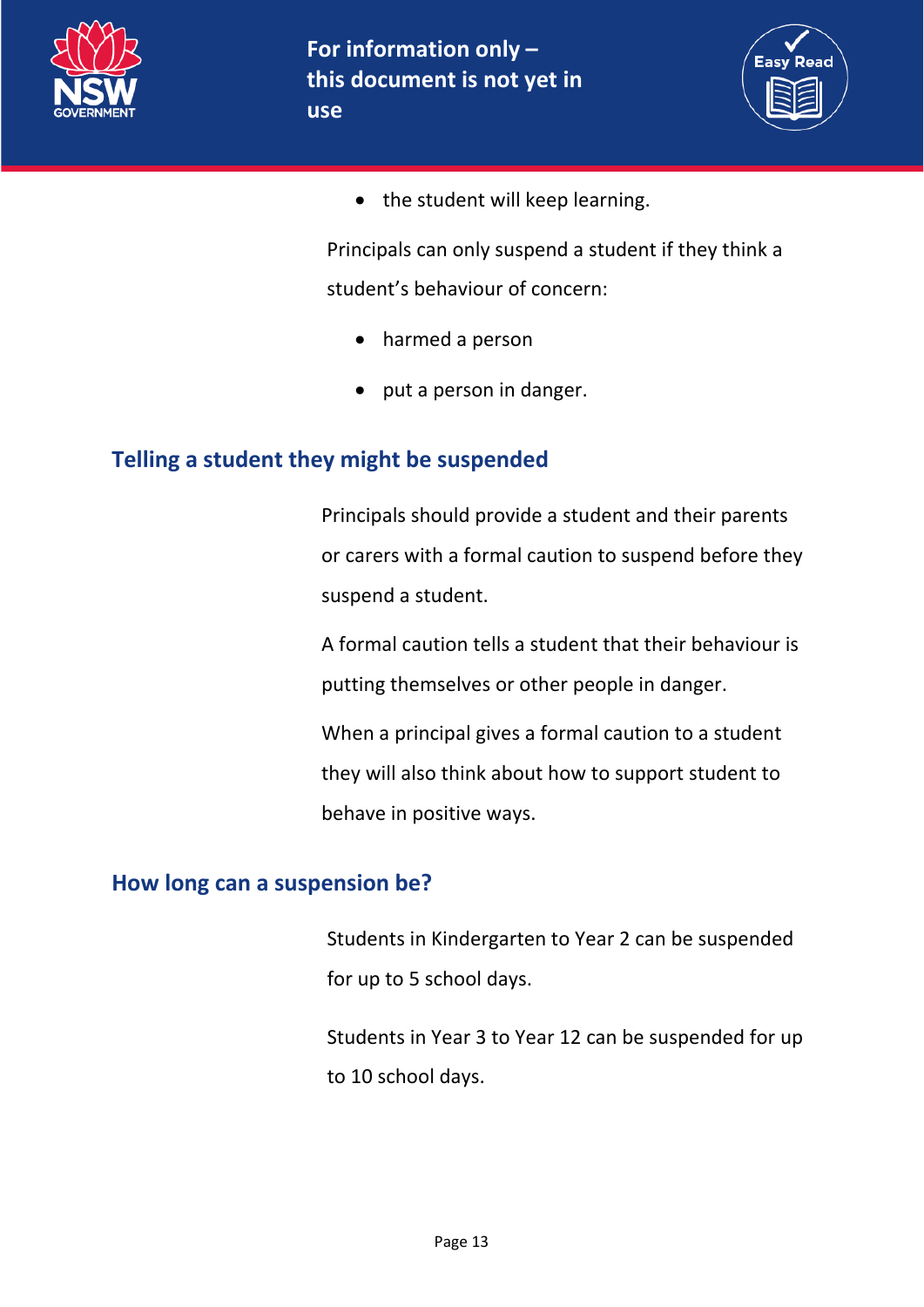



Principals can't suspend a student again straight after they return to school.

Principals can't suspend a student more than 3 times each year. Sometimes a principal can suspend a student for more days or more than 3 times in a year if we agree.

A suspension cannot carry over from the end of one year to the start of the next year.

#### **Suspending a student**

There are things a principal must do when they suspend a student.

Within 24 hours of deciding to suspend a student, the principal must tell:

- the student
- the parents or carers
- us.

Everyone must be given a chance to:

- meet
- talk about the suspension.

Principals must make a support plan for the student.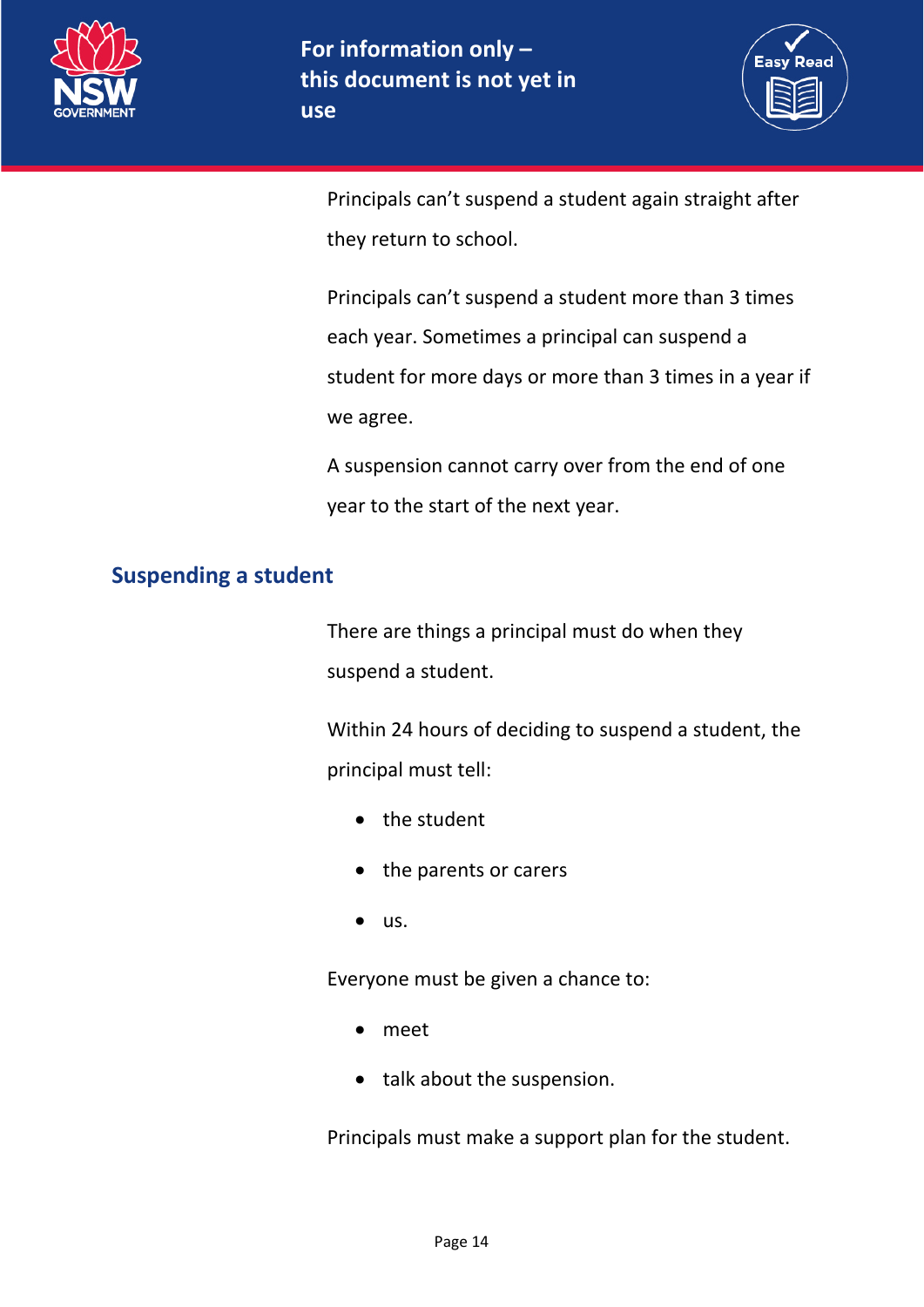



They should work with:

- the student
- the parents or carers
- other school staff.

They must share this plan with:

- the student
- the parents or carers.

Principals must record every suspension in our online system.

#### **What happens in suspension?**

The school must check in with the student while they are suspended.

The student must be given support to keep learning.

#### **Going back to school**

Principals must let the student come back to school either:

- on the day suspension ends
- before the day suspension ends.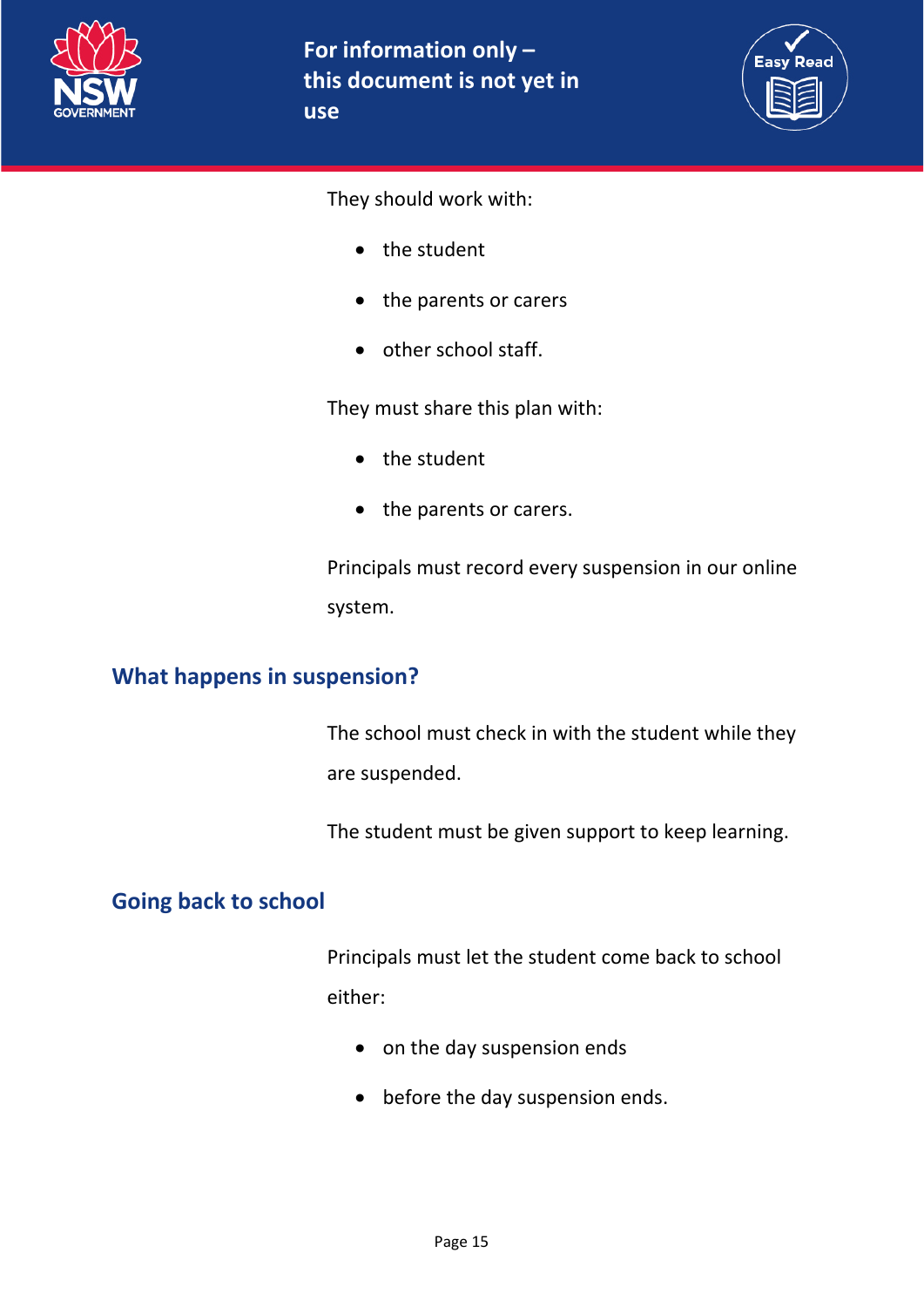



They must also have a meeting to talk about the student coming back to school.

Principals must plan how they will support the student.

Teachers will follow the plan to help the student at school.

## **What if the problem isn't fixed?**

There are things principals must do if problems with a student's behaviour aren't fixed:

- after 3 suspensions
- in one year.

Principals must think about other ways to support the student's learning.

They must send us any documents about the suspension.

We will:

- look at all the information
- work out how to get the student back to learning.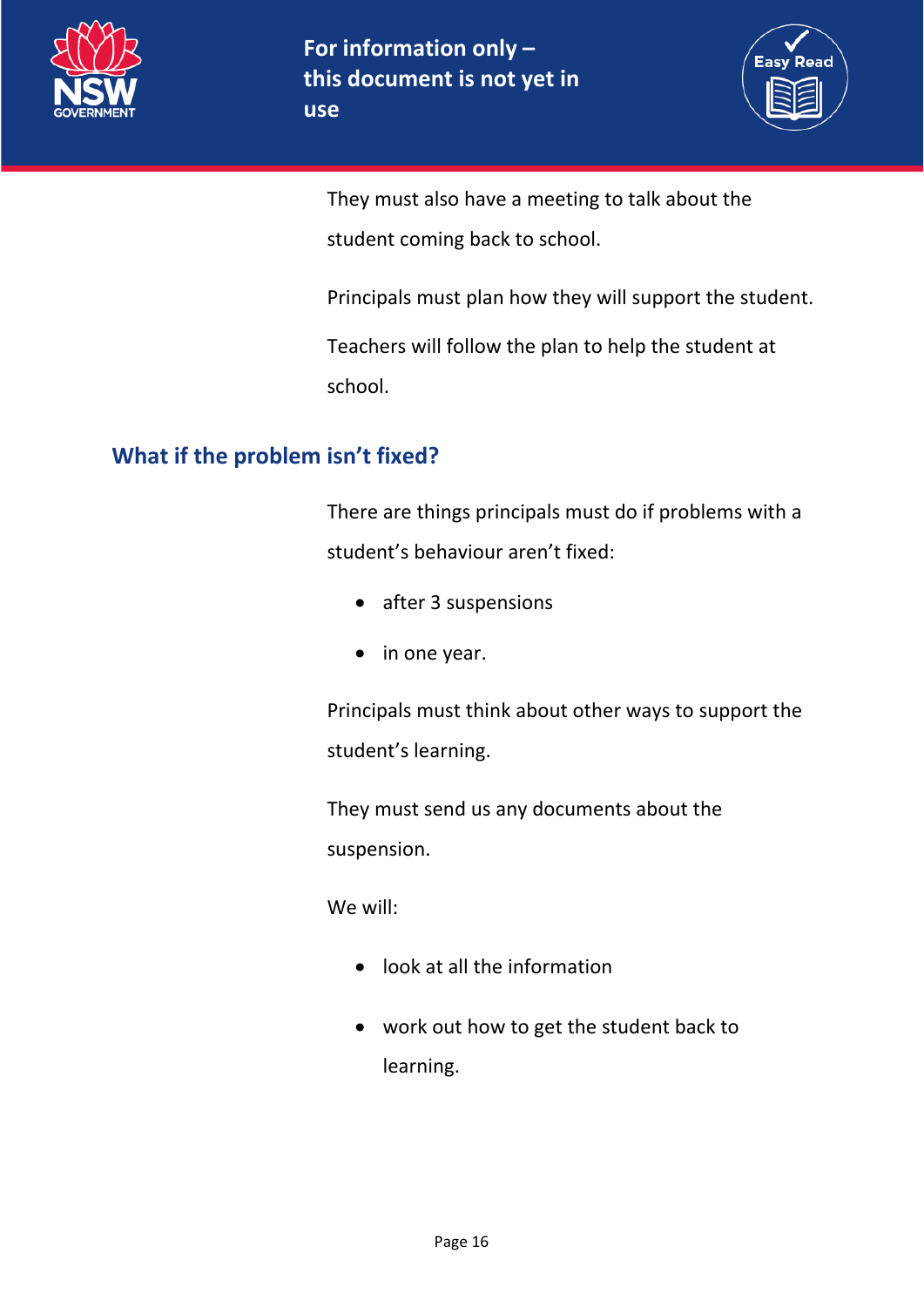



# <span id="page-16-0"></span>**Expulsion**

Expulsion is when we tell a

student to:

- leave a school
- never come back.

We say they have been expelled.

## **When can principals use expulsion?**

Principals can expel students:

- who show serious behaviours of concern
- when plans to manage how they behave don't work.

Principals can also expel students who are over 17 years old if:

- they don't take part in learning
- how they behave affects other students' learning.

Principals must think about why they want to expel a student.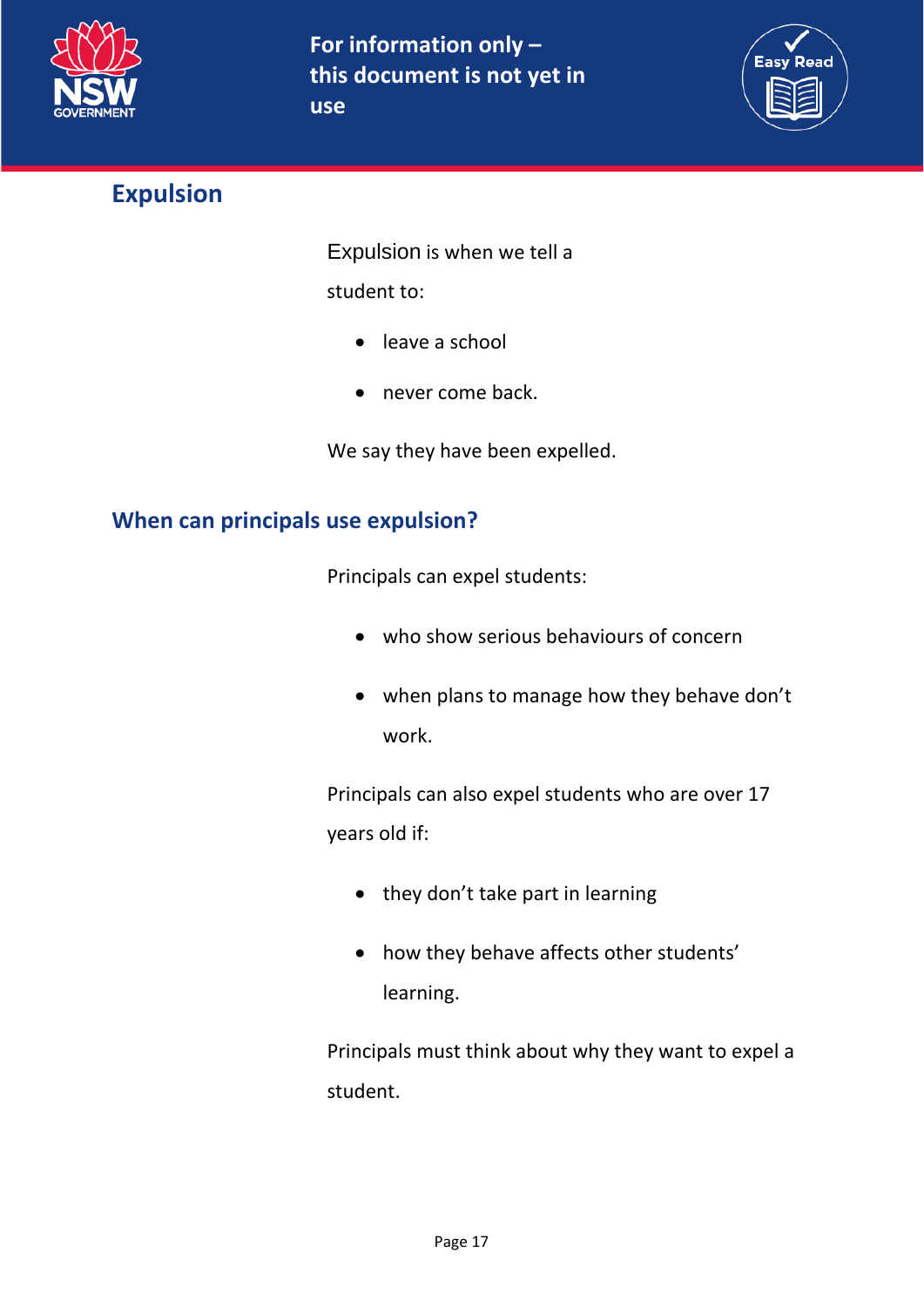



Principals must keep good records about all the ways they have supported the student.

Principals must look at all the ways they can support a student's behaviour.

They must also think about:

- what the student needs
- the student's background.

#### **Telling a student they might be expelled**

Before a principal expels a student they must tell a student and their parents or carers that they are thinking about expelling the student.

The principal must also tell the student and their parents or carers:

- why they are thinking about expelling the student
- what will happen if they expel the student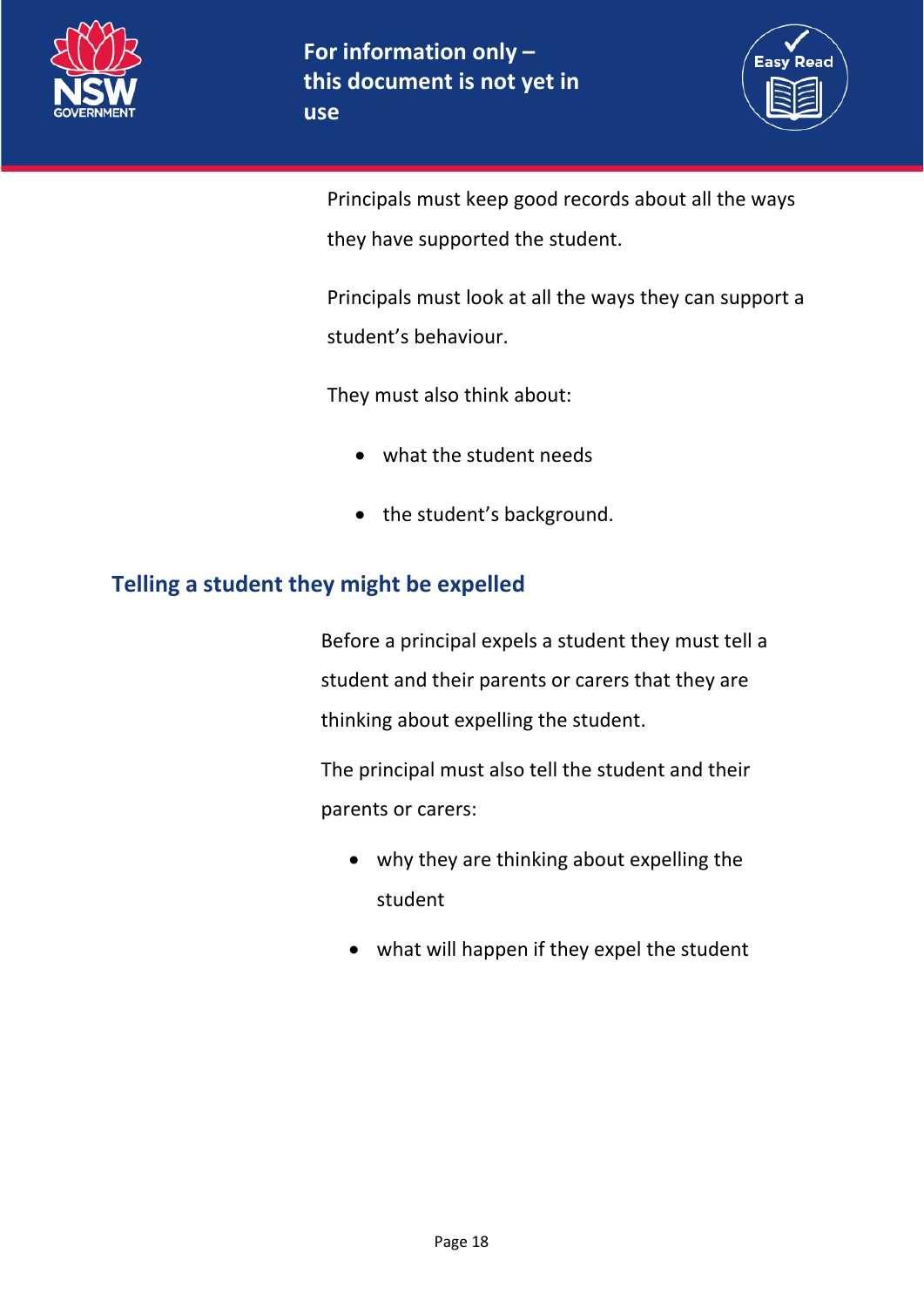



#### **Expelling a student**

There are things a principal must do if they expel a student.

Within 24 hours of deciding to expel a student, they must tell:

- the student
- the parents or carers.

Principals must record every expulsion in our online system.

## **Finding another school for the student**

The student and parents or carers should find a new school or another place they can keep learning if the student:

- is over 17 years old
- didn't take part in their learning.

The principal must find a new school or another place the student can keep learning if they expel a student because of their behaviour.

Principals must find a new school or another place the student can keep learning within 15 school days.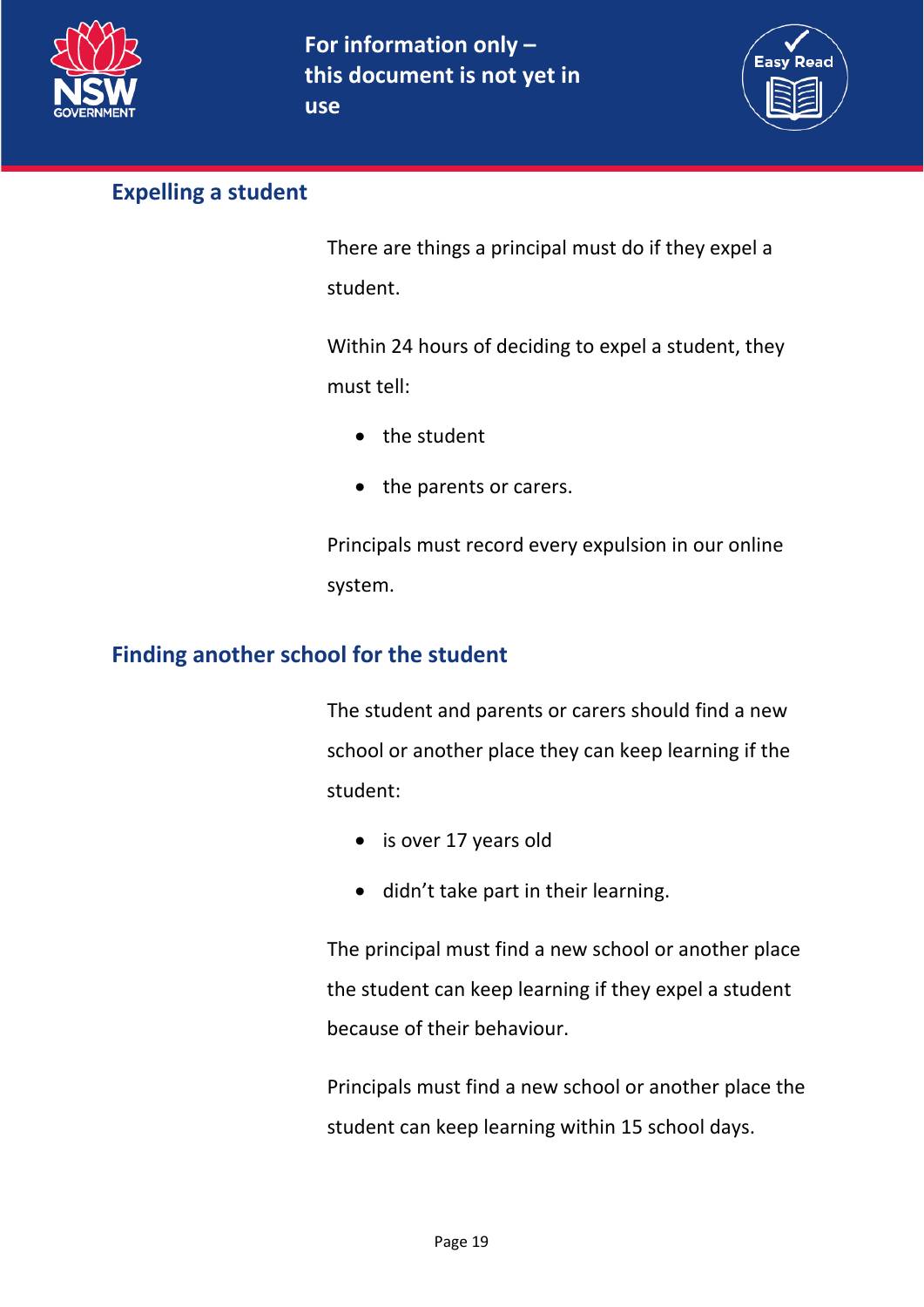

**For information only – this document is not yet in use**



If the principal needs help, they can contact us.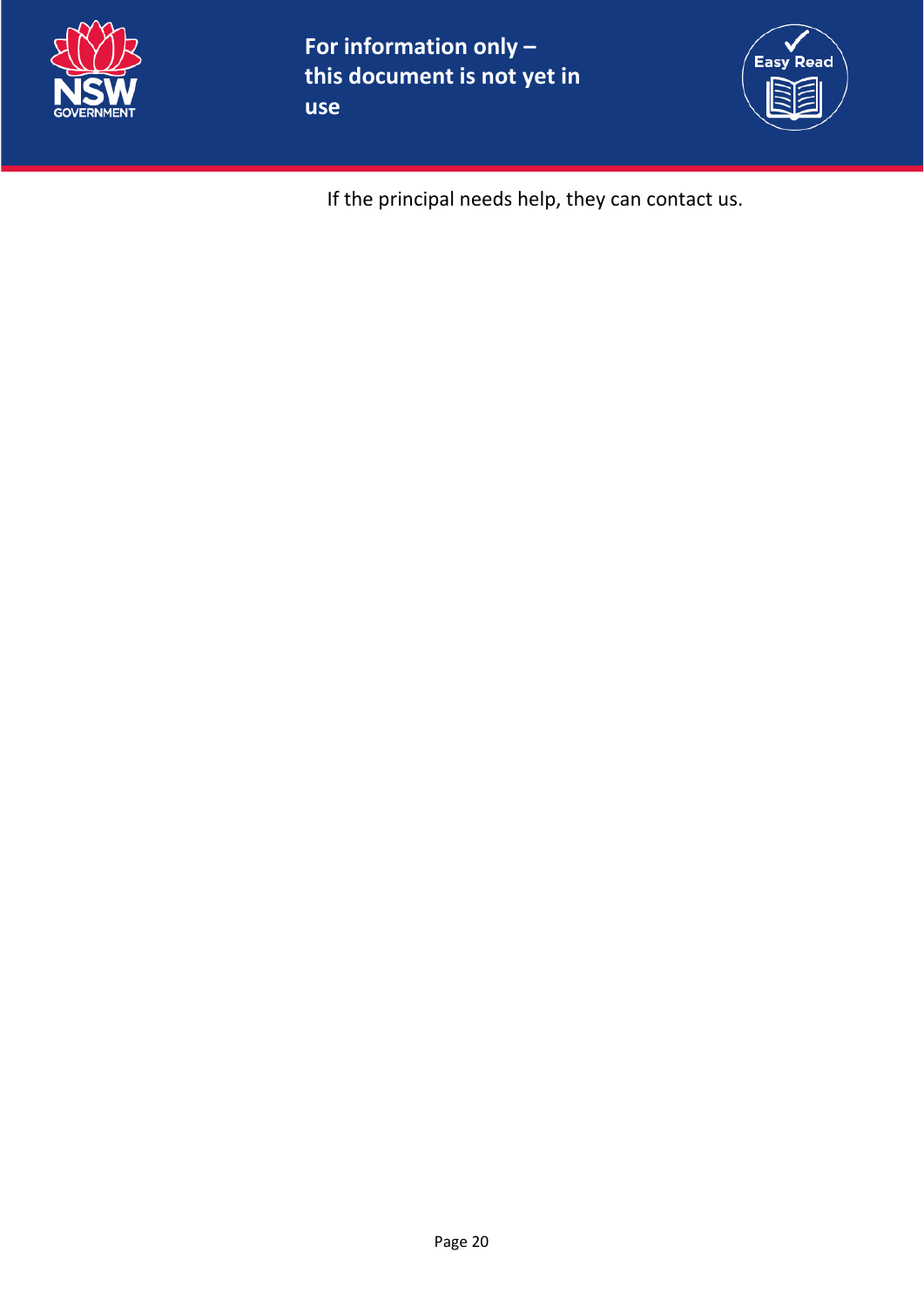



# <span id="page-20-0"></span>**Appeals**

Student, parents and carers can appeal a decision if they think the principal:

- made a wrong decision
- didn't follow the rules
- made a decision that wasn't fair.

We say that you are appealing a decision.

Principals must let students, parents and carers appeal a decision to:

- suspend a student
- expel a student.

Students, parents and carers must fill out an appeal form. Only one appeal can be made for each decision.

## **How long does an appeal decision take?**

If the appeal is for a suspension, it takes 15 school days from when the school got the appeal form.

If the appeal is for an expulsion, it takes 20 school days from when the school got the appeal form.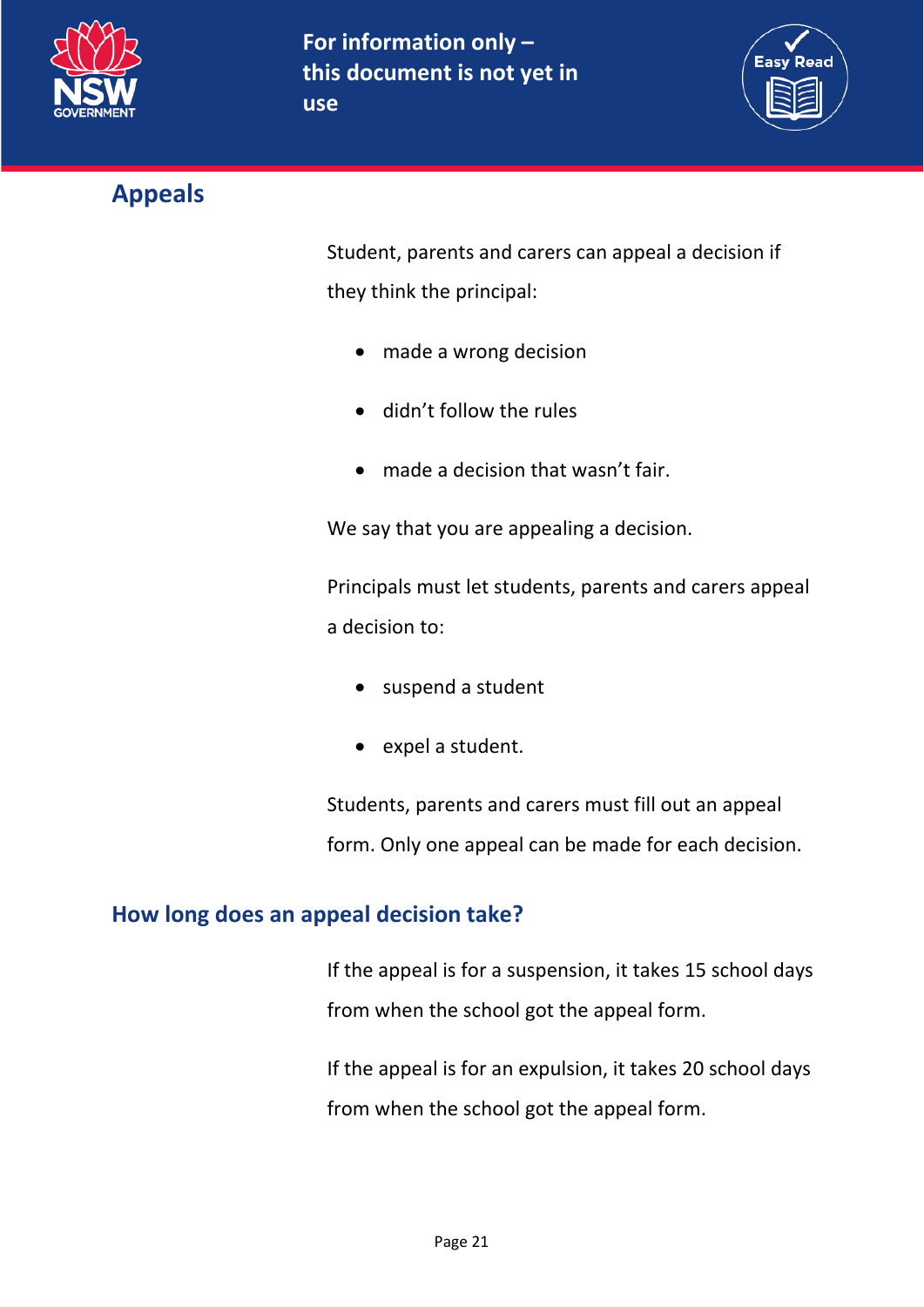



We will look at your appeal.

We will contact you about how the appeal is going.

We will tell everyone who took part what our final decision is.

## **What can happen when you make an appeal?**

If we support an appeal of a suspension, the student must go back to school as soon as possible.

If we support an appeal of an expulsion, the principal must let the student go back to that school if the student wants to.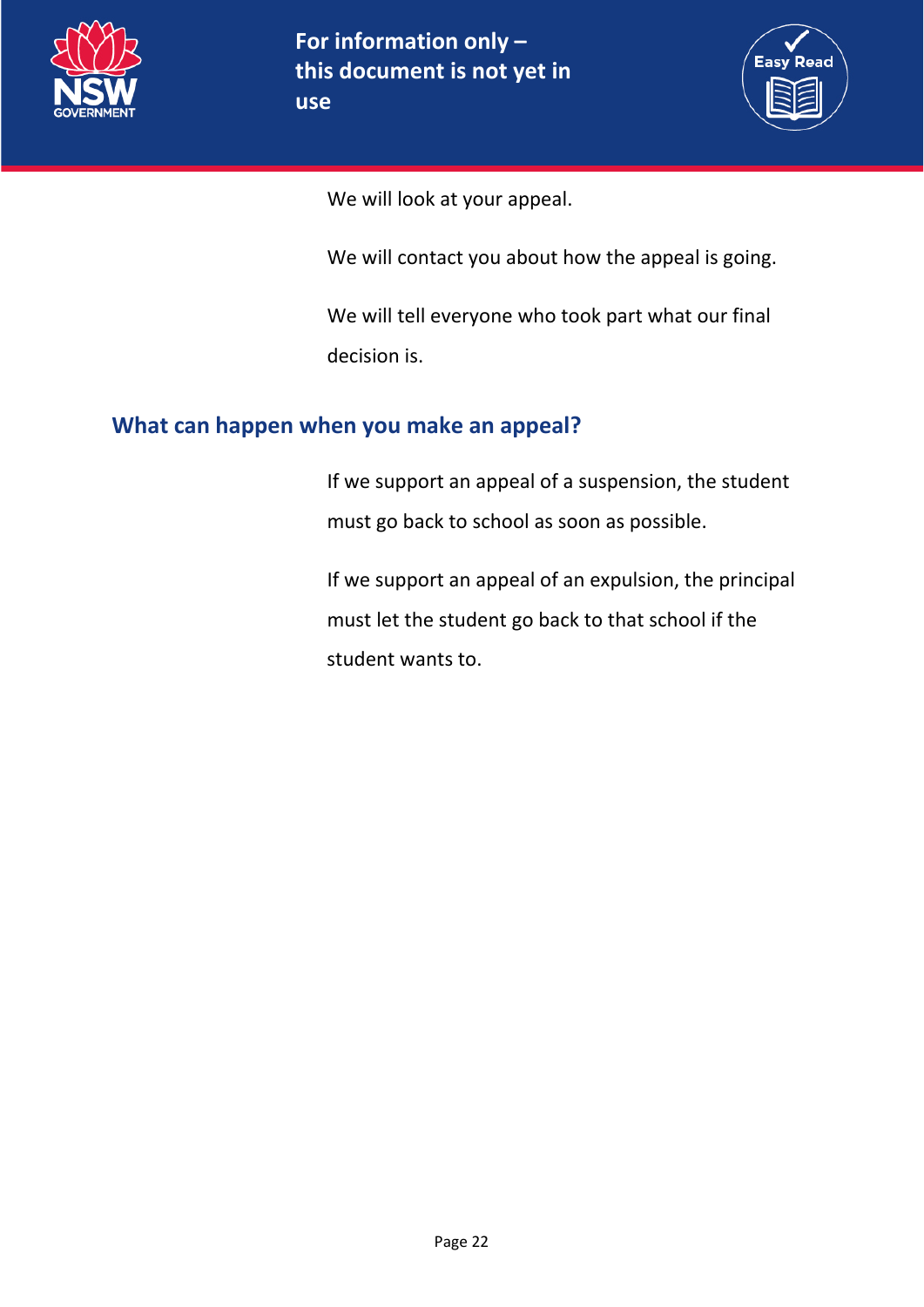

**use**



## <span id="page-22-0"></span>**Reporting unsafe behaviours**

If there is an emergency at school, you can call Triple Zero.



000

If something dangerous happened at school, you can contact the Incident Report and Support Hotline.



1800 811 523

If you think a child is at risk of serious harm, you can contact the Child Protection Hotline.

132 111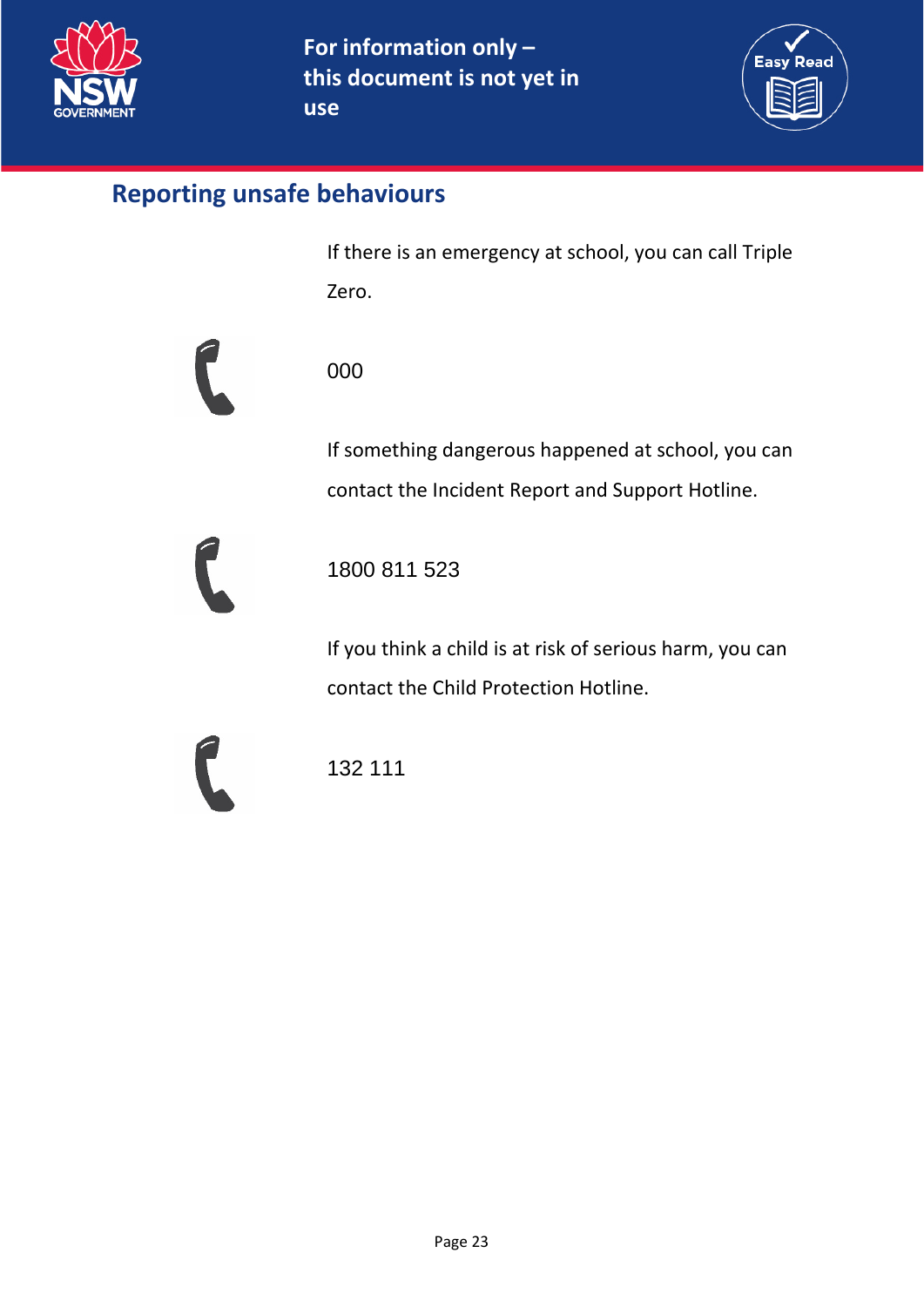

<span id="page-23-0"></span>

This list explains what the bold words in this document mean.

**Easy Read** 

## **Appeal**

An appeal is when someone asks for a decision to be looked at again.

This happens when the person isn't happy with the decision that was made.

## **Behaviours of concern**

Behaviours of concern are things someone does that might put:

- themselves in danger
- other people in danger.

## **Evidence-based practices**

Evidence-based practices are different ways to support students that:

- we have read about in research
- work well
- follow a set of rules.

## **Expulsion**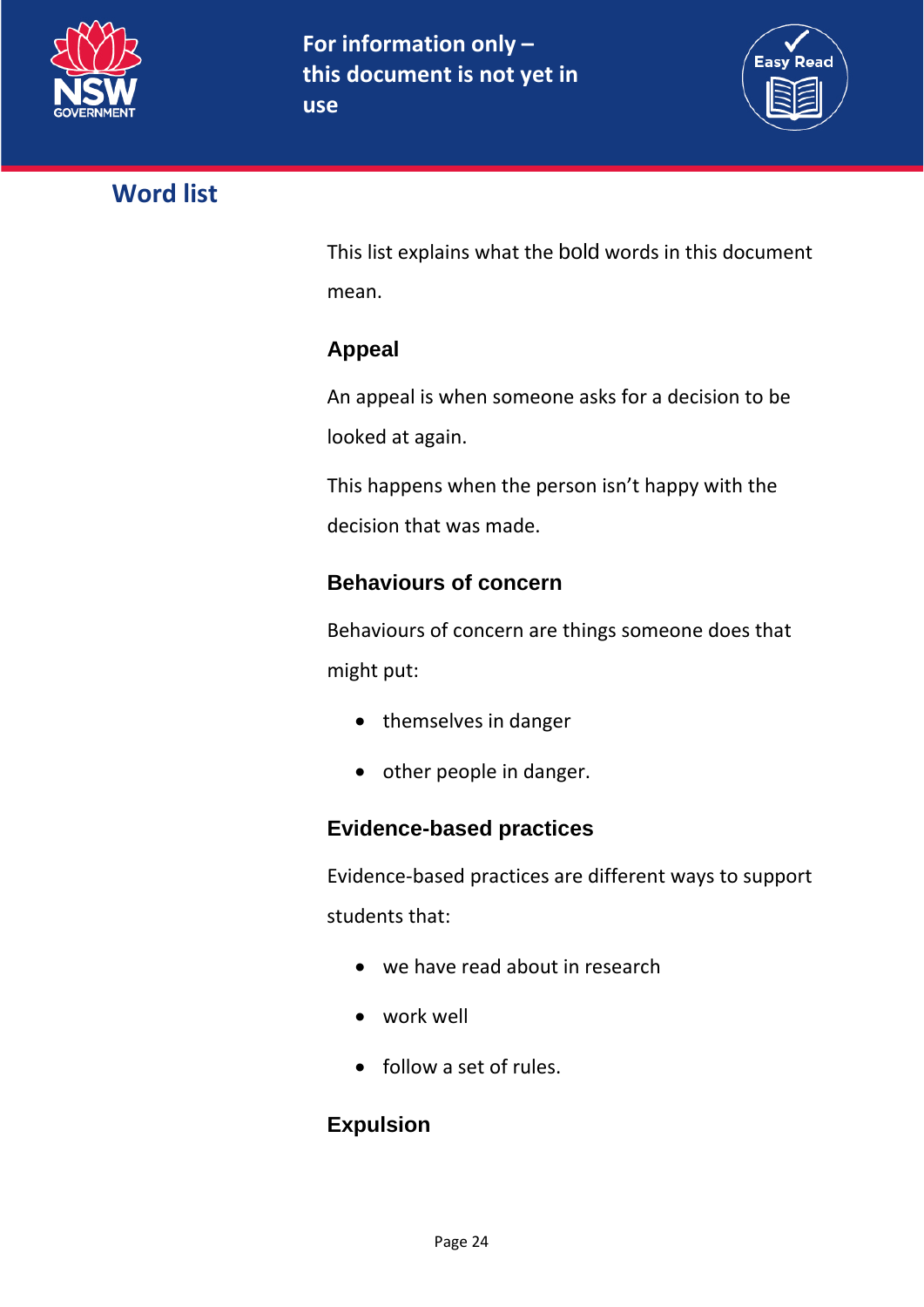



Expulsion is when we tell a student to:

- leave the school
- never come back.

#### **Inclusive**

When something is inclusive, everyone can take part.

## **Rights**

Rights are rules about how everybody should be treated fairly things everyone should have.

# **School Behaviour Support and Management Plan**

All public schools in NSW must plan how they will support and manage student behaviour at school.

We call this a School Behaviour Support and

Management Plan.

In this guide we just call it a Plan.

## **Suspension**

Suspension is when the school asks a child not to attend school for a set period of time.